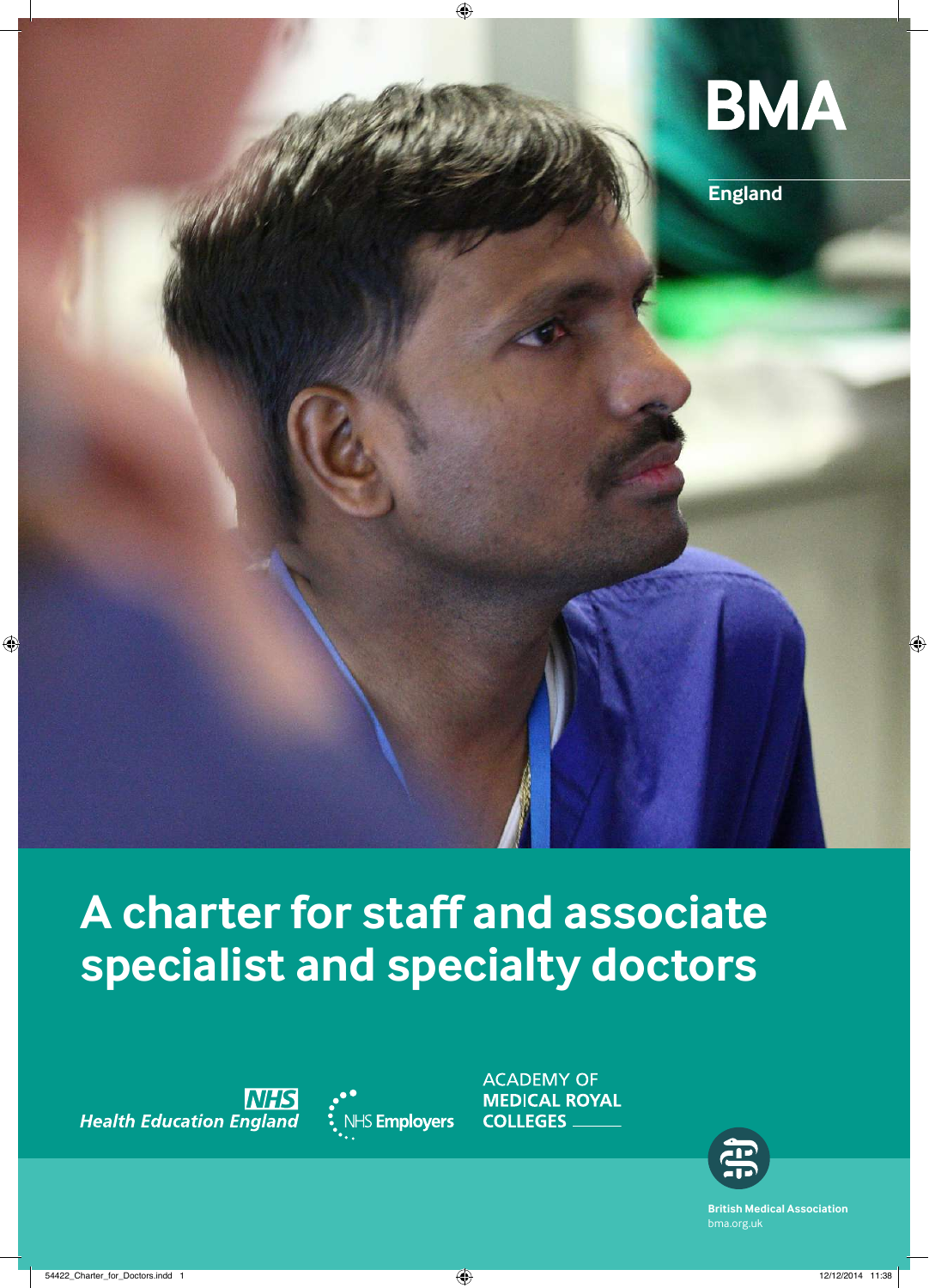**British Medical Association A charter for staff and associate specialist and speciality doctors**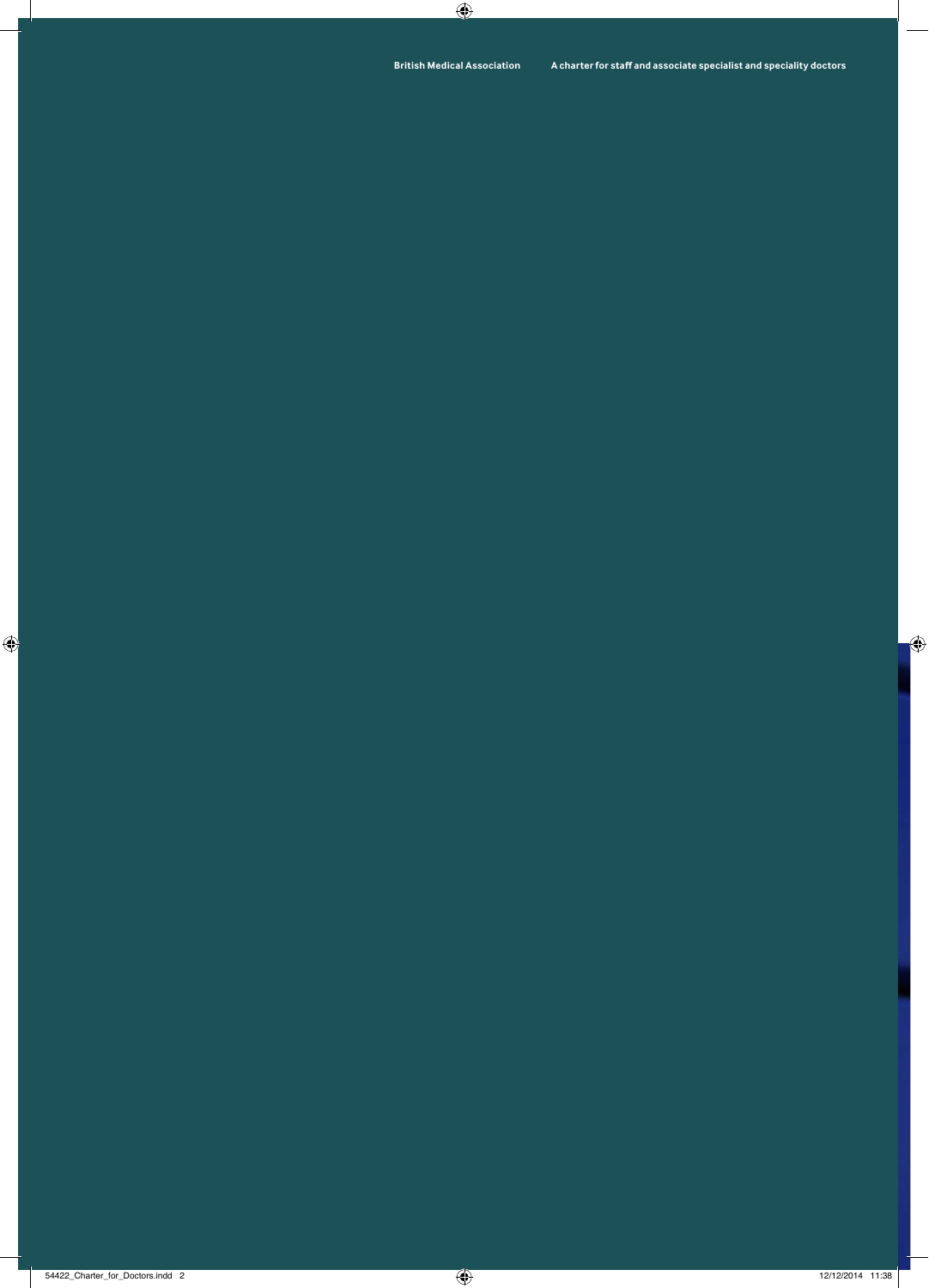# **Background**

1

# **This Charter sets out what SAS doctors can expect from their employers and employers can expect of them.**

1

It also sets out the objectives and the support mechanism that Health Education England (HEE) promotes and provides through individual Local Education Training Boards (LETBs) and Local Education Providers (LEPs).

Originally a 2004 BMA document, it has been updated to reflect subsequent changes to national contracts and to education and training, jointly with the Academy of Medical Royal Colleges, HEE and NHS Employers. Joint Local Negotiating Committees (LNCs) are requested to commit to using the charter to help provide an optimum working environment for this valuable group of doctors.

BMA Scotland and the Management Steering Group have a separate Charter for Scottish SAS doctors.

# Breast Scree Cardiovascular S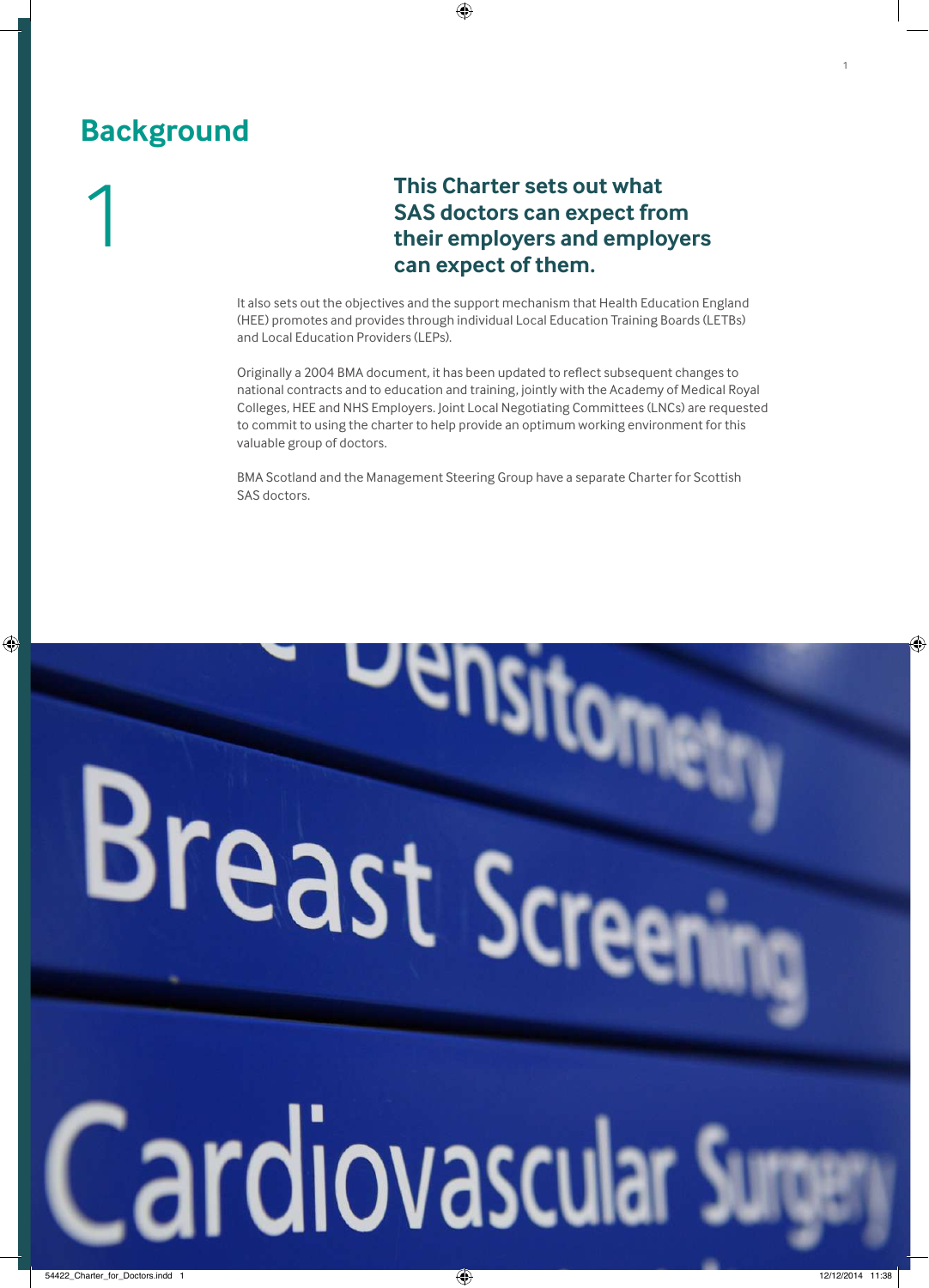# **SAS Doctors**

2

# **The NHS employs a significant number of doctors and dentists who are neither consultants nor trainees.**

This important group of senior doctors and dentists is comprised of specialty doctors, associate specialists, staff grades, hospital practitioners, clinical assistants, senior clinical medical officers and clinical medical officers. This group of staff is referred to as the Staff, Associate specialists and Specialty doctors (SAS) group. SAS Doctors play an important role in NHS service delivery. In recent years an increasing number of doctors have chosen to become SAS Doctors rather than enter higher specialty training. Due to the evolving demographic of the medical workforce this trend may continue in future years.

SAS Doctors are confident and competent healthcare professionals, delivering clinical services in partnership with medical consultants and other health workers. They make significant contributions to the advancement of medicine and the profession in areas of leadership, education, research and governance. They work in accordance with the requirements of the General Medical Council's Good Medical Practice. Patient safety and care is paramount for SAS doctors.

They participate in the processes of medical revalidation, appraisal and job planning. They are committed to Continuing Professional Development (CPD) in order to better serve their patients, and meet the specialty-specific requirements for CPD, by maintaining and developing knowledge and skills.

Employers in the NHS aim to provide a working environment which recognises the SAS group's diversity and their major contribution to patient care.

SAS doctors need support and resources to develop both personally and professionally. Employers in the NHS are committed to ensuring that the role of the SAS doctor is fully acknowledged and respected by management, colleagues and patients. Each SAS doctor should be able to work in an environment which nurtures development within the grade and is free from harassment, bullying and discrimination. It is the employer's responsibility to provide this. SAS Doctors should feel they are able to freely raise concerns about patient safety if they arise.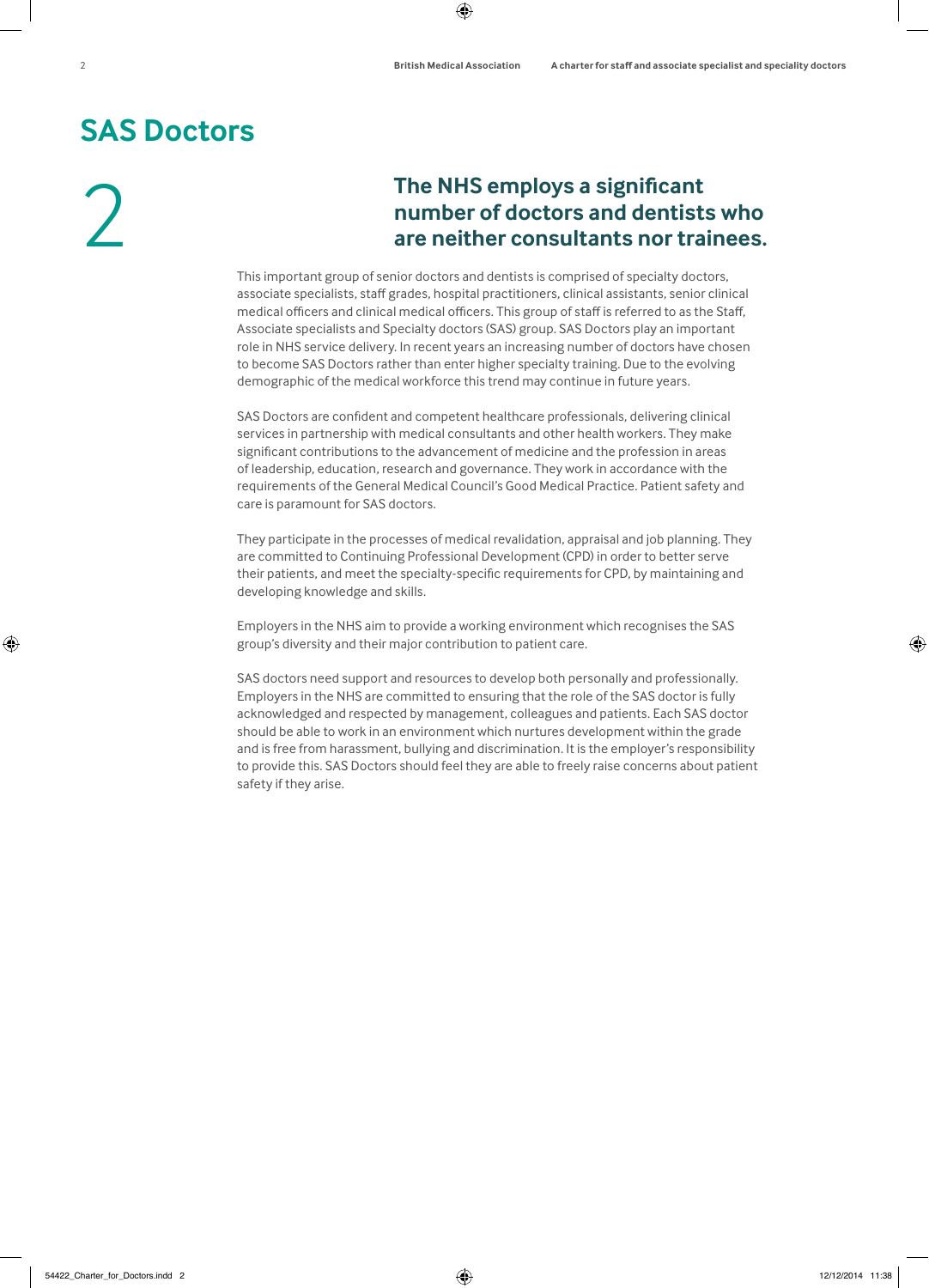# **Recommendations**

# **The following recommendations are made to help deliver the aspirations set out in Section 2.**

### **3.1 Ensuring patient safety and care**

SAS doctors will carry out their duties, workload and work patterns to ensure patient safety and high quality care. SAS doctors will engage in revalidation, appraisal and job planning processes. They will carry out their duties with care and compassion in compliance with GMC guidance and locally agreed policy and procedures.

### **3.2 Recognition for the SAS group**

All LNCs should have membership that proportionally represents the medical workforce of the organisation. This should take into account different staff groups including SAS doctors to fully represent the local characteristics of the workforce.

### **3.3 Minimum conditions**

Every SAS doctor should have the following conditions as a minimum:

### **a. Appropriate Contract, Job Plan and activities**

- A contract of employment which, where appropriate, incorporates national terms and conditions.
- An appropriate mutually agreed job plan specific and relevant to their role. This can only be changed by mutual agreement between the SAS doctor and the Clinical Director/ Clinical Line Manager (in accordance with the local procedure for job plan reviews), taking into consideration any recommendations following appraisal. This should be reviewed annually. Any disagreements should be subject to mediation and appeal in accordance with the terms and conditions.
- A job plan that contains appropriate SPA time for the role<sup>1</sup> . This may change over time and should be reviewed as appropriate. Recommendations of the relevant Medical Royal College may be considered. The terms and conditions for doctors on the Specialty Doctor or Associate Specialist (2008) contract state there should be a minimum of one SPA for full time doctors, however additional time may be required provided the need is established in the job plan. SPA time underpins Direct Clinical Care and may include amongst other things audit, CPD, local clinical governance activities, training, formal teaching, appraisal, job planning and research. As a doctor becomes more experienced and takes on a broader role the employer will need to keep all elements of the Job Plan under review. Employers should ensure that doctors have the support needed to enable them to meet the requirements of the second threshold and can progress in their career. Threshold two requires evidence of demonstrating a contribution to a wider role which may require reassessment of the balance between Supporting Professional Activities and Direct Clinical Care duties and allocations.
- Hours of work which are compliant with Working Time Regulations.
- Work commitments and scheduling which recognise the importance of an appropriate balance between daytime and out of hours work depending on specialty/individual job plan.
- An up to date appraisal and job plan. This can help provide evidence of a SAS doctor's current level of practice. It may, with the approval of the employer, include responsibility for patients, lists or clinics, or could specify any extra support the doctor may require.

<sup>1</sup> The contractual basis for those AS and Staff Grade doctors on the pre 2008 contracts consists of fixed/flexible sessions rather than Programmed Activities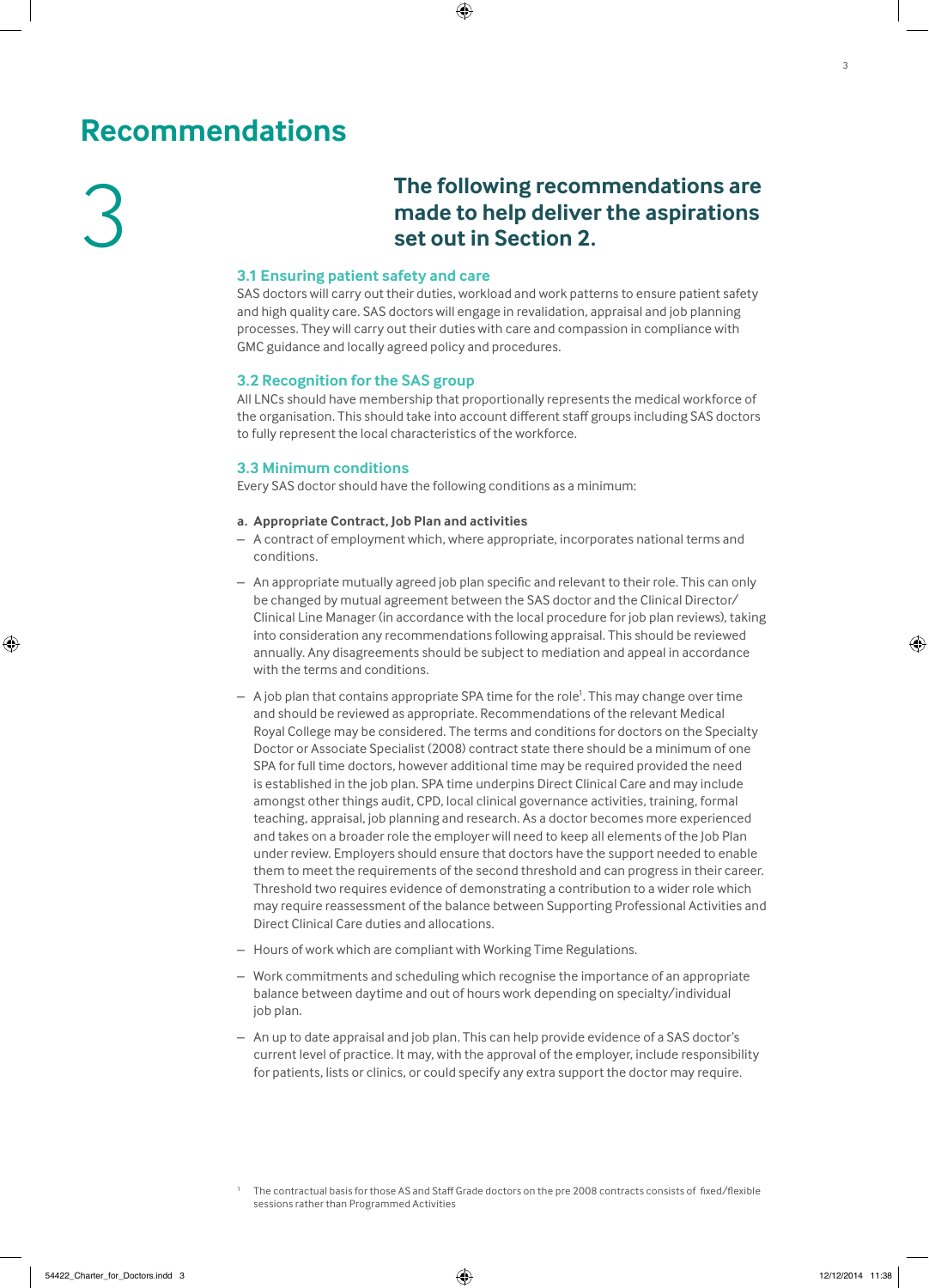- (for those on the pre-2008 contracts) Access to a fair and appropriate mechanism for the award of Optional Points for Staff Grades and Discretionary Points for Associate Specialists.
- Equal access to the benefits and responsibilities of the NHS Constitution or national equivalent in the devolved administrations.

### **b. Support**

- Appropriate access to resources such as office accommodation and technology to enable SAS doctors to do their jobs effectively and efficiently. This may include email, other software packages, and suitable storage facilities for confidential work, related papers, books etc. Appropriate secretarial/admin support should be provided.
- Effective induction into their role and their location. Clear and effective reporting lines. These should be explained as part of local induction policy. Every employer should have a local Whistleblowing/Raising Concerns policy which the doctor should be made aware of.
- Appropriate IT support to ensure transparency of NHS data and provision of care as well as attribution of work to appropriate clinicians. This will include coding of patients and work activity under a SAS doctor's name where applicable, guidance on how to code appropriately and access to this data when required.
- Access to pastoral support (and specialist occupational health provision).
- Access to appropriate (and individualised where available) data for appraisal & revalidation.
- As per Academy of Medical Royal College Guidance on Taking Responsibility (June 2014), employers should ensure that where a SAS doctor is the clinician responsible for a patient's care this should be appropriately displayed. This will be in circumstances where senior SAS doctors have the expertise and ability to take responsibility for patients without consultant supervision.

### **c. Development**

- Access to support and guidance relating to application for Certificate of Eligibility for Specialist Registration (CESR) should they wish it and support to apply for additional funding for personal and professional development activities where available. If CESR is achieved, this should be recognised and acknowledged in the same way as for new Certificate of Completion of Training (CCT) holders.
- Adequate support and time allocation to allow SAS doctors to fully participate in the employer's annual appraisal process including access to appraisee training (and appraiser training where applicable) and the necessary CPD and study leave requirements, which naturally arise from appraisal. SAS doctors should have the same access as their consultant colleagues to internal and external CPD activities and study leave time and funding.
- Organisations should ensure doctors have access to a SAS tutor (where available), clinical lead and a mentor for professional and personal development needs as well as appropriate support and time to learn new skills. SAS doctors may wish to undertake secondments and this will be considered in line with an organisation's local policy.
- Sufficient breadth and depth of clinical work and relevant professional activities to enable the SAS doctors to achieve and maintain relevant competencies and develop as clinicians.
- Accountability arrangements should be commensurate with the seniority of the practitioner. Local governance systems should consider BMA policy which supports appropriately skilled and experienced SAS doctors working autonomously. NHS Employers and the General Medical Council have confirmed that there is no contractual or regulatory impediment to SAS doctors working autonomously within defined local governance systems.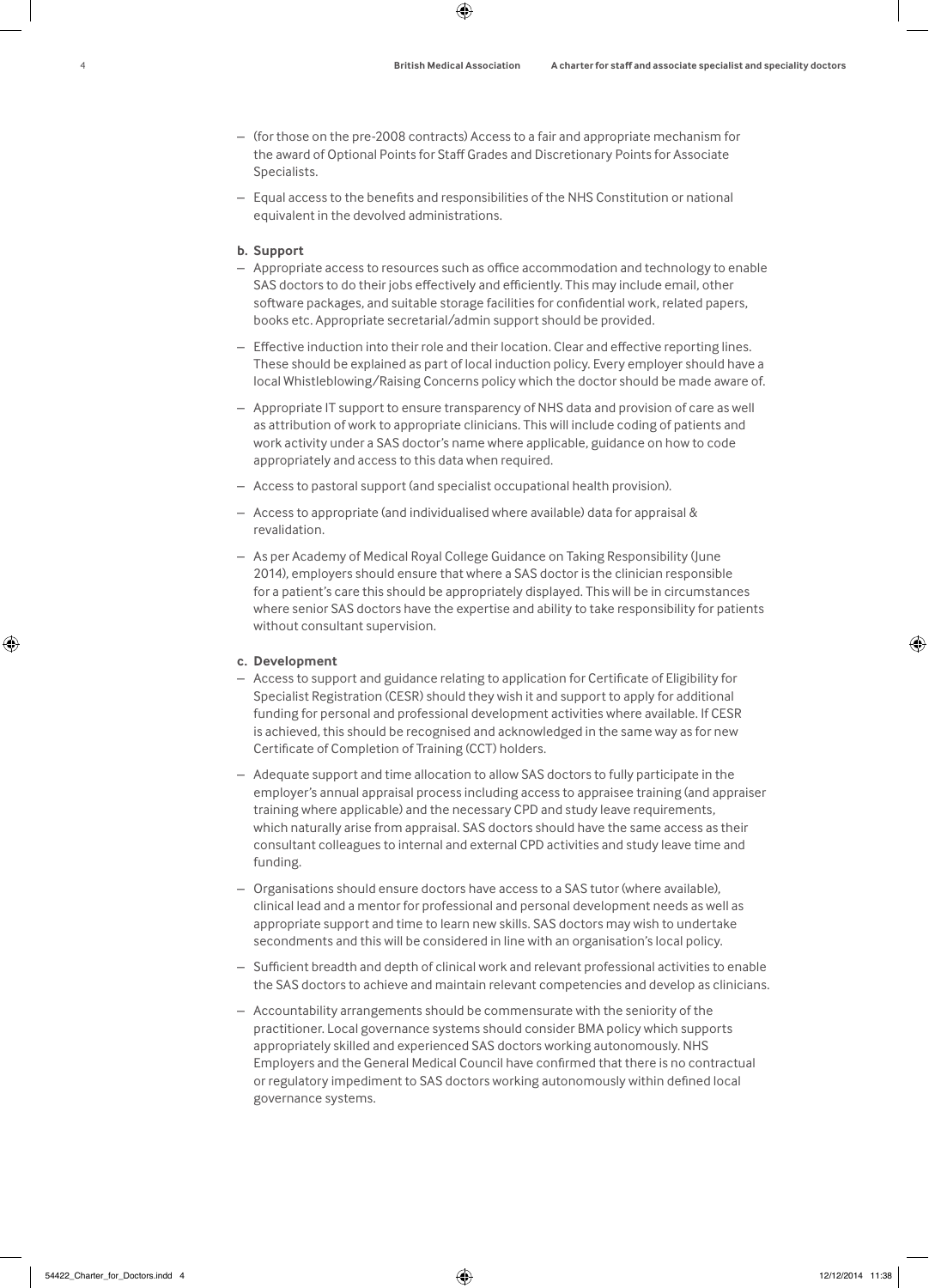### **d. Involvement in organisational structures**

- Encouragement and opportunities for interested senior SAS doctors to get involved in the management of their directorates and in wider corporate duties. All SAS doctors who meet the essential person specification for management posts in their organisation should be eligible for consideration.
- SAS doctors (permanent staff) should be members of the Medical Staff Committee/ Hospital Medical Board (where it exists) and should be invited to attend these and Directorate meetings and encouraged to do so where other commitments permit. Interested senior SAS doctors should also be supported in taking up academic positions.
- Access (in the same way as other colleagues) to time off for external, civic and trade union duties.

### **e. Recruitment**

- Recruitment and appointment processes should be fair, open and effective.
- Job descriptions which define sessional commitments should be available at the point of application.
- SAS doctors should be involved in the recruitment of other SAS doctors.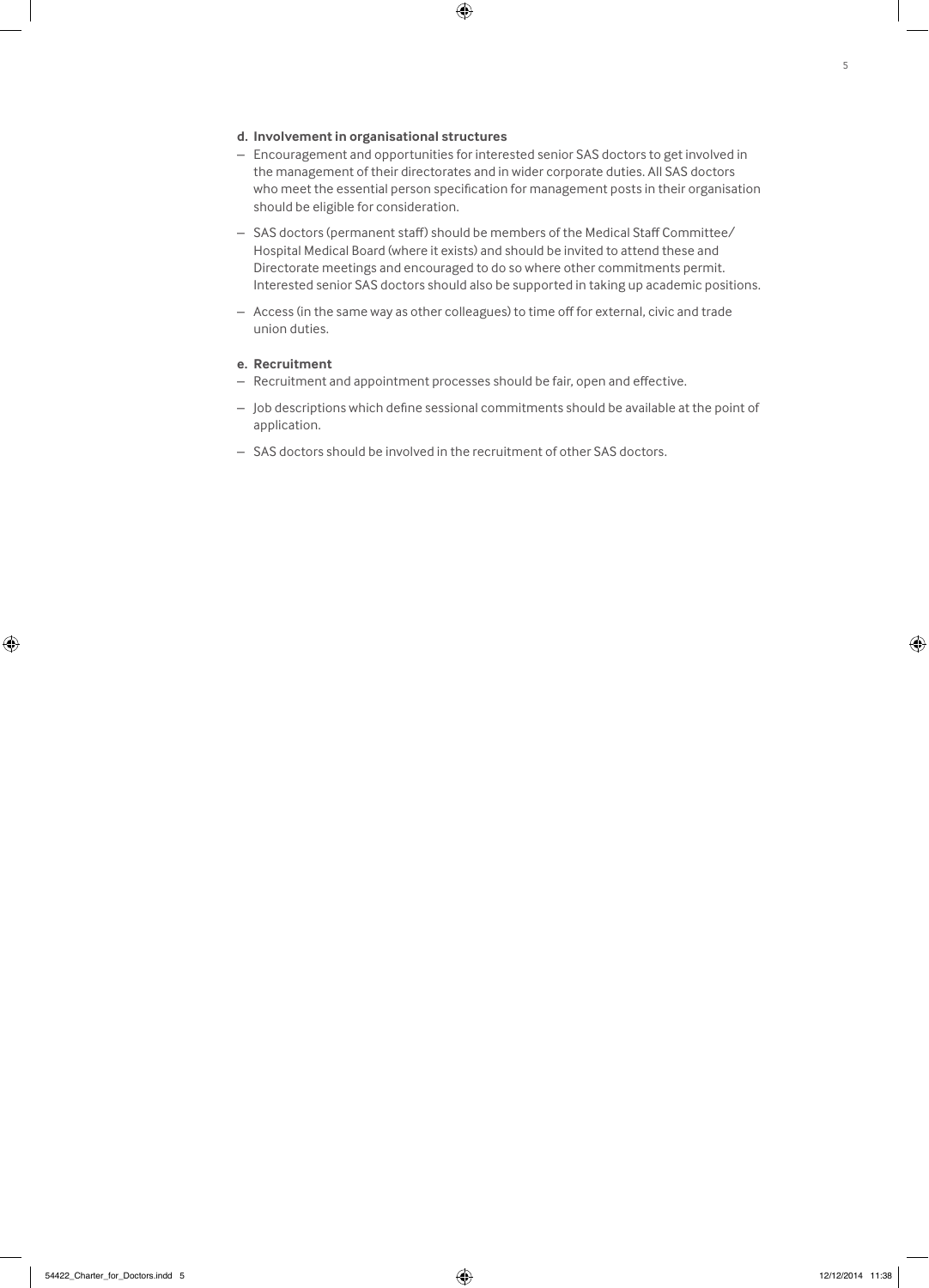# **Resources**



# **Funding to support the development of SAS Doctors in England was first made available by the Department of Health in 2008.**

This funding is now allocated by HEE via the individual LETBs. This is additional to any defined study leave allocations within employing organisations.

The management and allocation of funding is currently distributed through LETBs in the following ways:

- a. Funding is held centrally and managed by a nominated Associate Dean, who will liaise and work closely with the local LEPs.
- b. Funds are devolved to local LEPs. LEPs will generally appoint SAS Tutors specifically to manage and support their SAS Doctors.
- c. A combination of the above

This mechanism is at the discretion of individual LETBs, who will have transparent local processes supported by key stakeholders.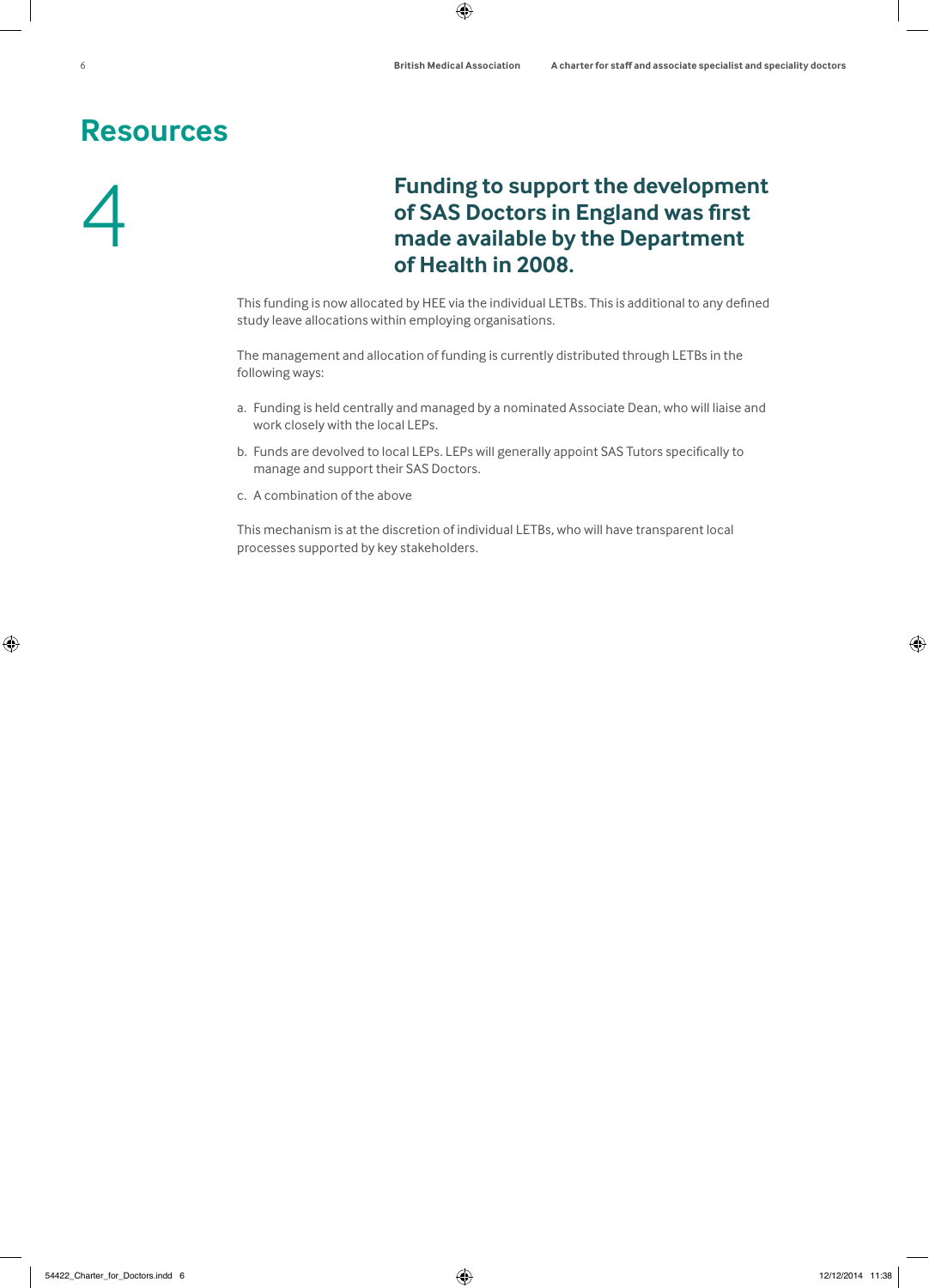# **Roles**

### **5.1 The role of the Associate Dean**

Most LETBs engage an Associate Dean to act as Lead for the management and support of SAS Doctors within the region. The Associate Dean will work closely with LEP based SAS Tutors to ensure that SAS doctors have an appropriate support mechanism in place during their employment.

### **Key responsibilities:**

- Assist the LETB Senior Team with the dissemination of SAS training resources to local LEPs in a manner that is transparent, accountable, effective and meets the needs of SAS doctors
- Support the appointment, induction and appraisal of SAS Tutors within individual LEPs
- Provide career support to SAS Doctors, including those wishing to progress through the CESR pathway
- Organise regional events on topical issues of broad interest to SAS Doctors
- With administrative support, help to maintain regional SAS Doctor and Tutor records to ensure good communication and circulation of relevant information.

### **5.2 The role of the SAS Tutor (LEP based)**

Each LEP which employs SAS Doctors is encouraged to identify an SAS Tutor. The SAS Tutor is the first point of contact for all SAS Doctors and is there to support and offer advice and guidance on career related issues, education and development and the use of SAS funding at a local level.

### **Key responsibilities:**

- Develop effective working relationships within the LEP
- Develop communication mechanisms with the LETB, particularly the Lead Associate Dean for SAS Doctors
- Provide support and guidance for all SAS Doctors within the LEP
- Provide advice to LEPs on the most effective use of educational resources
- Be aware of both local and national policies and processes relating to SAS Doctors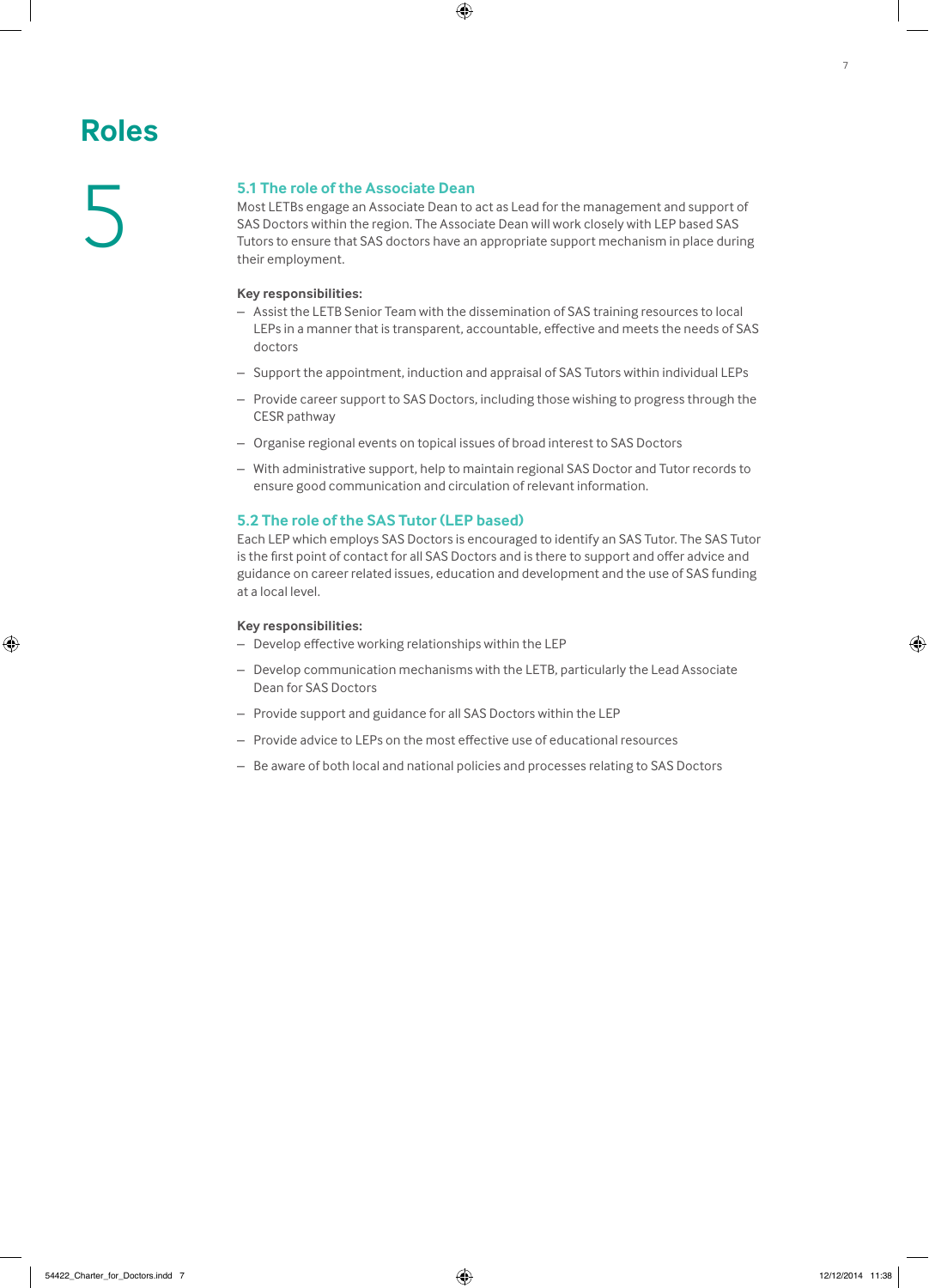# **Further Resources**

SAS UK Job Planning Guidance – http://bma.org.uk/jobplanningsas

SAS terms and conditions of service – http://www.nhsemployers.org/your-workforce/payand-reward/nhs-terms-and-conditions/specialty-and-associate-specialist-doctors

BMA guidance on autonomy for SAS doctors – http://bma.org.uk/sasdoctorsautonomy

The NHS Constitution – http://www.nhs.uk/choiceintheNHS/Rightsandpledges/ NHSConstitution/Pages/Overview.aspx

*Guidance for Taking Responsibility: Accountable Clinicians and Informed Patients* – http://www.aomrc.org.uk/doc\_view/9765-taking-responsibility

GMC guidance on CESR qualification pathway – http://www.gmc-uk.org/doctors/ registration\_applications/ssg.asp

6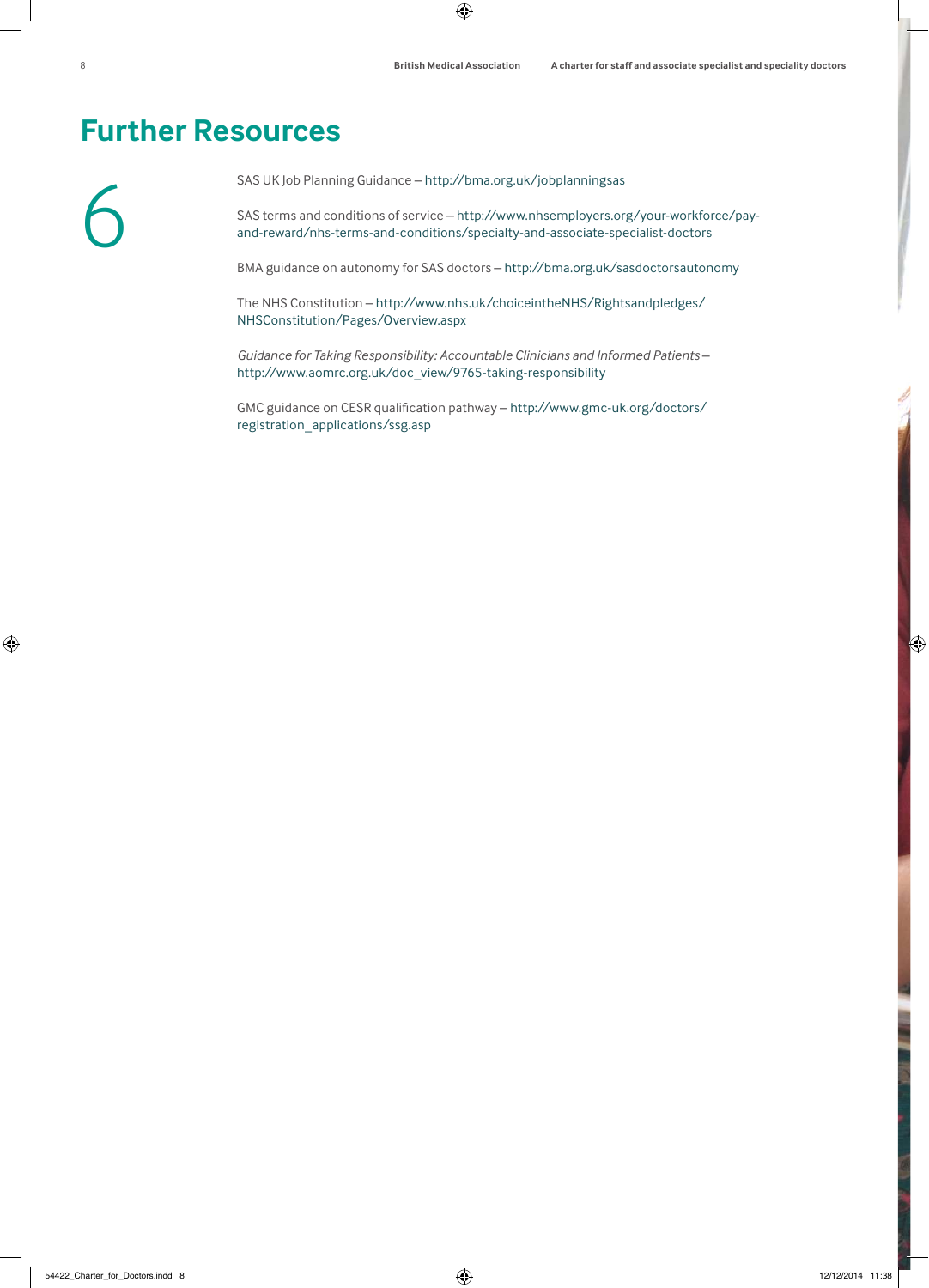